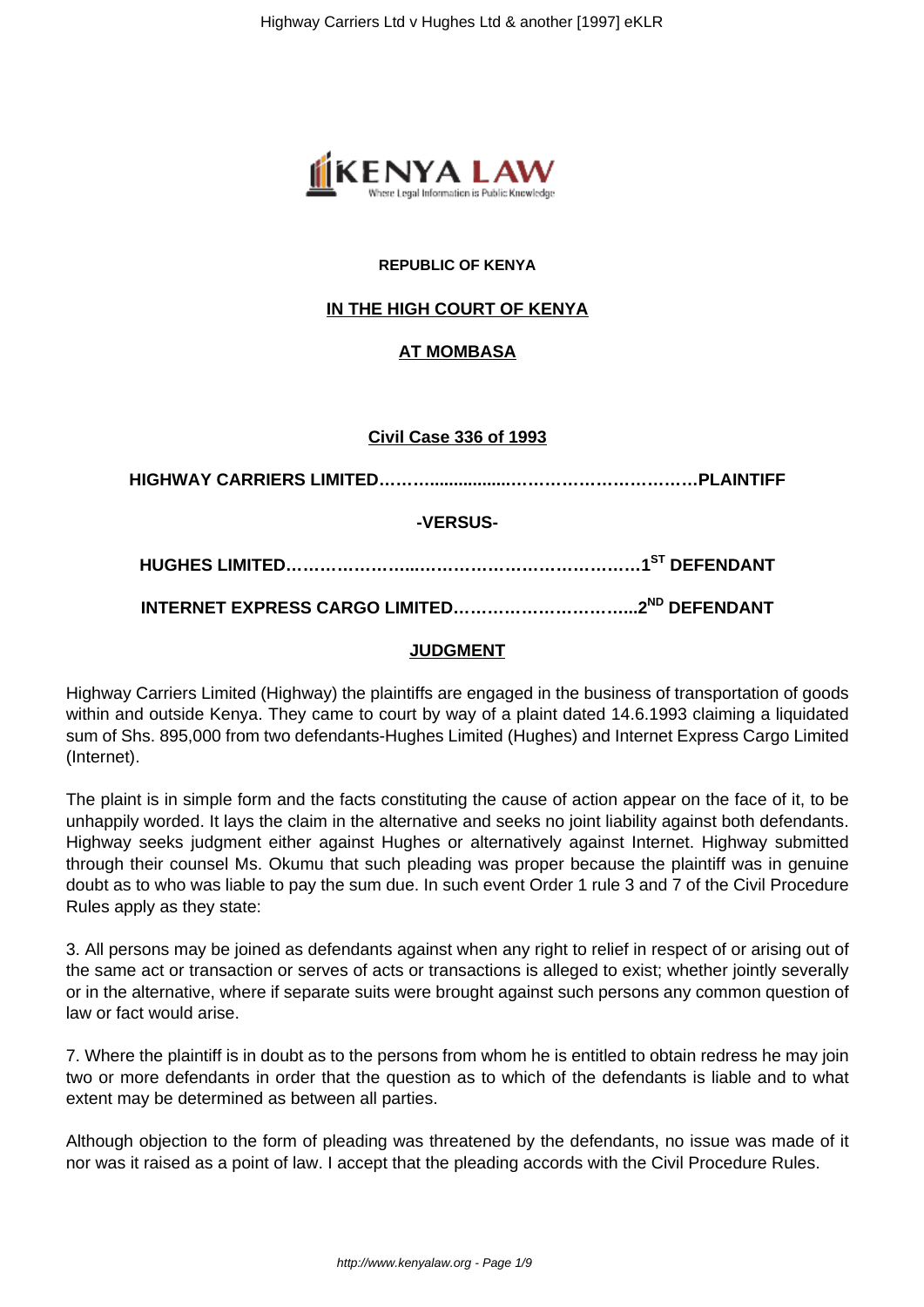The cause of action thus remains:

Sum due for work done and transportation services rendered to Hughes at the request of Internet in 1992.

Either Hughes or Internet was liable for payment of such sum.

In their defence filed through M/s Ngatia & Associates on 21.7.93. Hughes vehemently denied any privity of contract with Highway and averred that it was a stranger to the allegations made in the plaint. It admitted having requested a cargo company to carry out some specified activities which it over paid for in 1992. It was aware of some inconsistent claims having been made against it by Highway but these were denied and it was clarified to Highway that there was no authority, express or implied, for Internet to enter into any sub-contracts with Highway. The suit was therefore frivolous, an abuse of process, misconceived and bad in law. The jurisdiction of the court was also denied.

On their part, Internet through their advocates M/s Hamilton, Harrison & Mathews in a defence admitted by the court after setting aside an earlier ex-parte judgment, on 8.9.93 denied any indebtedness in the sum of shs. 895,000 or any sum at all. In the same breath they averred that if any services were rendered, which they also denied, then these were rendered to a disclosed principal and therefore they were not liable for the principal's debts.

All the parties' Advocates signed a consent letter dated 3.8.94 filed in court on 12.10.94 dispensing with summons for direction and agreeing on a set of issues. They agreed on the hearing to take place in Mombasa High Court for a period of two days and gave liberty to either party to apply. This consent was made by an order of the court on 22.3.96. There was no application made before the hearing by either party and the hearing proceeded before me on 18.9.96 for one day, with each party tendering evidence through one witness.

The issues filed on 12.10.94 were signed by counsel for Highway and counsel for Hughes. But as stated above the consent letter filed with those issues was also signed by counsel for the Internet. It follows therefore that the only issues agreed on by all the parties and submitted to me for determination are these:

- 1. Does the plaintiff have a cause of action against the  $1<sup>st</sup>$  defendant"
- 2. Did the  $1<sup>st</sup>$  defendant request the plaintiff to render the services alleged in the plaint"
- 3. Is there any privity of contract between the plaintiff and the  $1<sup>st</sup>$  defendant"

4. Did the plaintiff do any work and render services to the  $1<sup>st</sup>$  defendant at the request of the  $2<sup>nd</sup>$ defendant during the year 1992"

5. Does the 1<sup>st</sup> defendant have any contractual relationship with the  $2^{nd}$  defendant. Further is the 1<sup>st</sup> defendant wrongly joined in the suit"

6. Does the court have jurisdiction to hear and determine this case"

7. Is the sum of shs. 1, 786,487 paid by the 1<sup>st</sup> defendant to the 2<sup>nd</sup> defendant an overpayment for services rendered"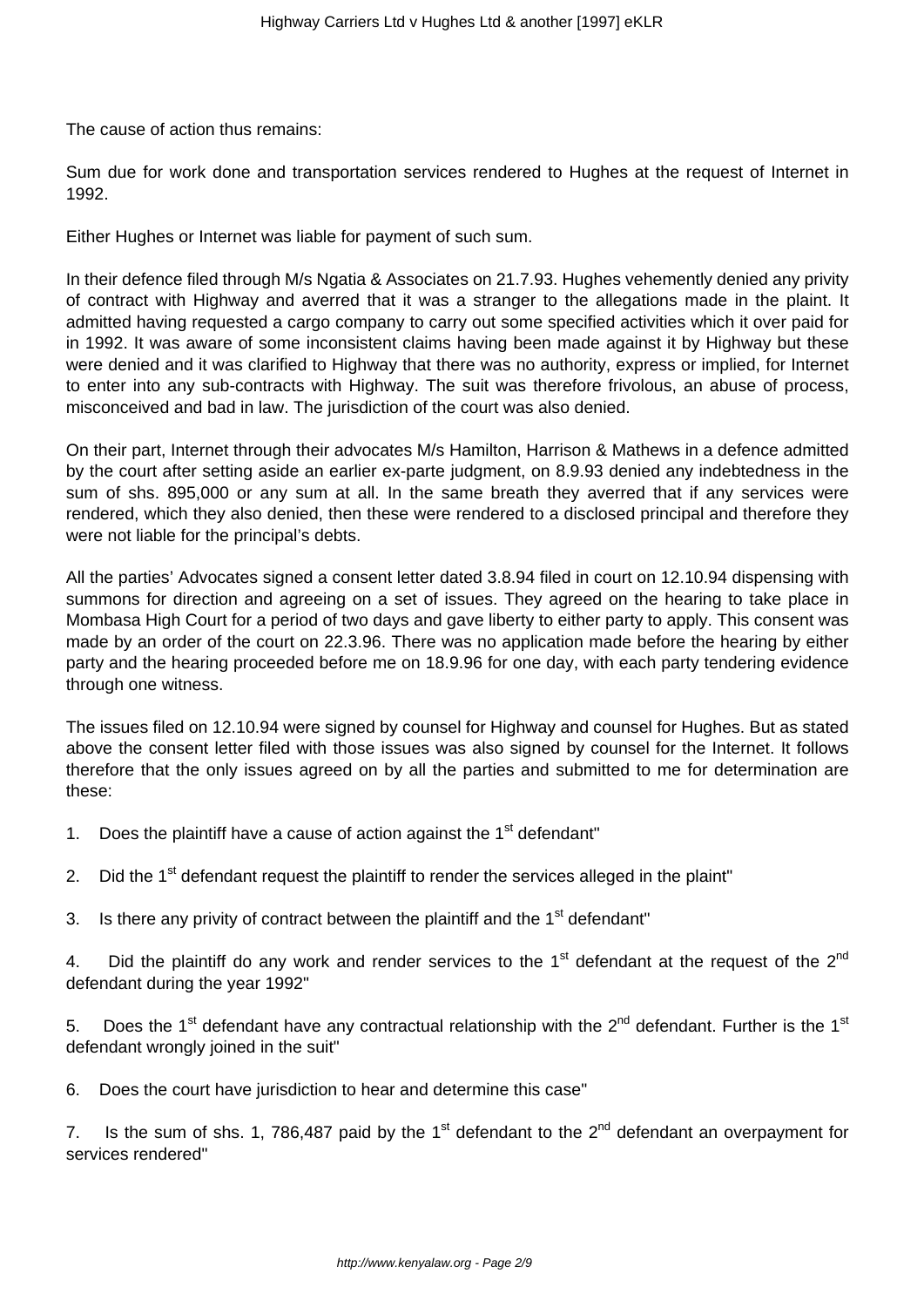8. Are the 1<sup>st</sup> and 2<sup>nd</sup> defendants jointly and severally indebted to the plaintiff in the sum claimed Kshs. 895,000 or at all"

9. Is the plaintiff's claim as pleaded inconsistent with the plaintiff's demand prior to commencement of this suit"

10. Is the  $2^{nd}$  defendant authorized by the 1<sup>st</sup> defendant to enter into contracts on behalf of the 1<sup>st</sup> defendant"

11. Who would pay costs and interest"

I was disappointed to note in the written submissions filed by counsel for Highway , Ms.Okumu and counsel for Internet Mr. Ochwa, that they did not address these specific issues that they agreed on. They instead dwelt on matters of disclosed and undisclosed principals and Agency law when no such issue was framed for determination. It is clear from the provisions of Order 20 rule 4 and 5 that the court can only make a decision on issues submitted to it. They state:

4. Judgment in defended suits shall contain a concise statement of the case, the points for determination the decision thereon and the reasons for such decision.

5.In suits in which issues have been framed the court shall state its finding or decision with the reasons therefore upon each separate issue.

Underlining supplied.

It has indeed been held by the Court of Appeal in Kukal Properties Development Ltd. -vs-Tafazzal Maloo & 3 Others (CA 155/92) (Gachuhi/Kwach/Muli JJA that " the failure to consider all the issues separately or omitting some rendered the judgment defective, Per Kwach J.A.

Once issues were framed the Judge was obliged to decide each and every one of them and in failing to do so he committed a serious breach of procedure.

I shall therefore proceed to examine, as counsel for Hughes did in his written submissions, each of the above framed issues seriatim.

On the first issue the cause of action as stated above was elaborated in the oral evidence of the plaintiff. This came through Shabir Hassanali, an Assistant Accountant in that company since 1988, who was familiar with the transaction which took place in 1992.

It was the evidence of this witness that Highway dealt with Internet for the first time in June 1992 when Internet approached them for the transportation of some goods from Mombasa to Narok. The request was made on telephone and in a letter faxed to them on 18.6.92. That letter is the basis of Higway's claim because its contents were accepted in writing by Highway on the same day and a contract was precipitated or constituted. It is important to set out the contents of the two letters where were produced as Exh.1 and Exh.2.

Exh.1.

June 18, 1992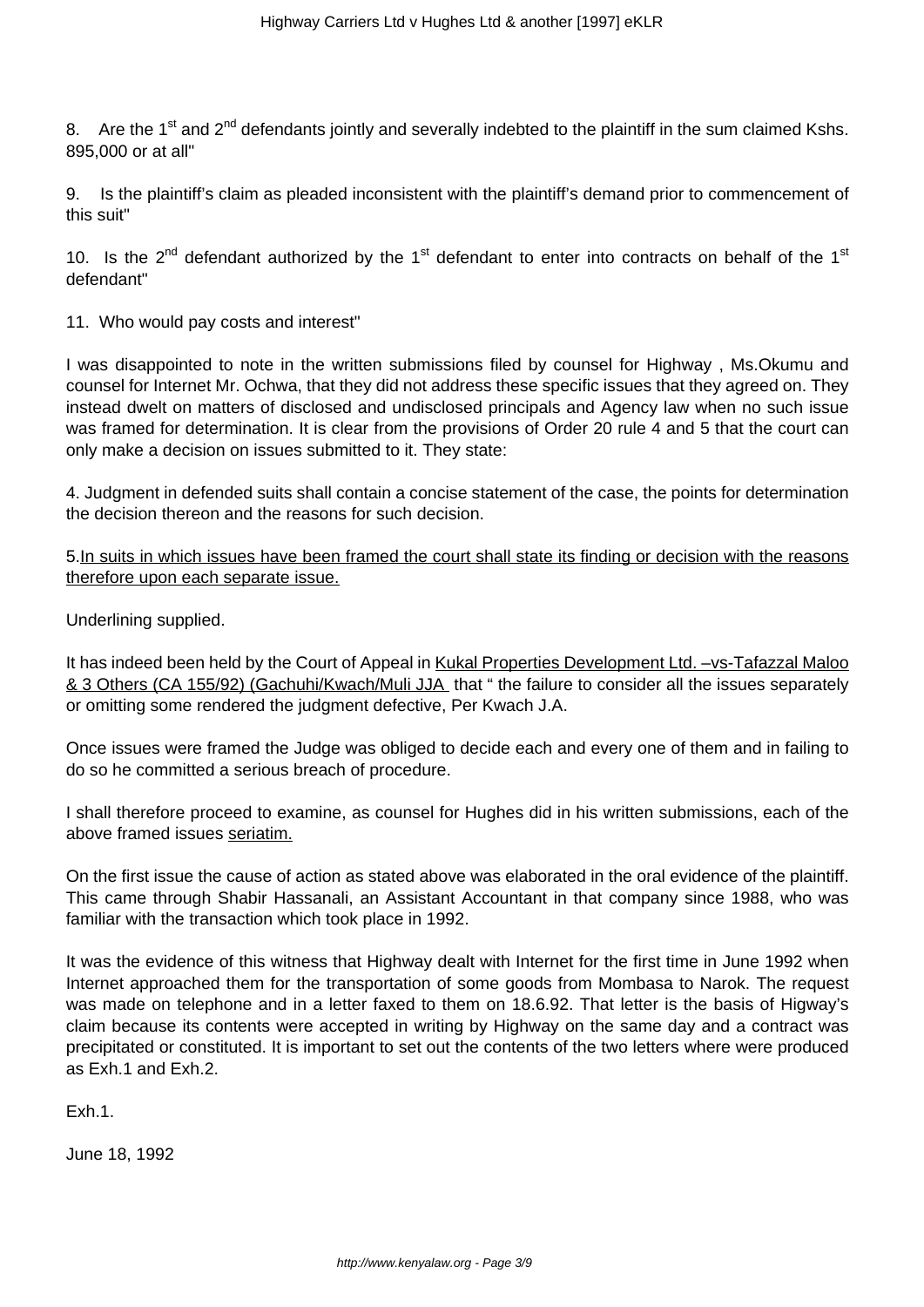Highway Carriers Limited

P.o Box 81339

**MOMBASA.** 

KENYA.

(Att: Mr. Amin Khalfan.)

Fax 011-432018

Dear Sir,

We wish to reserve eight (8) low loaders and eight (8) semi trailers for loading eight combine-Harvesters and eight 40 foot containers. This shipment is to be transported from Mombasa to the Narok area, at the following rates:

Low loaders: Mombasa-Narok area-Kshs. 110,000 per trip.

Semi trailers: Momabas-Narok-Kshs. 50,000 per trip.

Part of this shipment required in the Narok area by June 23<sup>rd</sup> 1992 therefore we would require at least six low loaders and four semi trailers by 2 p.m. on Friday June 19<sup>th</sup> 1992 in order to commence loading. Internet will make the necessary arrangements at its own costs to ensure that the port facility is open should loading be necessary on Saturday June 20<sup>th</sup> 1992.

30% down payment will be made to you on loading and the balance upon presentation of proof of delivery.

Please confirm the availability of the six low loaders and four semi trailers for the specified date. It is our understand (sic) that whatever remaining units, two (2) combine harvesters and four (4) 40' containers will be loaded from Port not later than Monday June 22, 1992.

Yours faithfully,

Internet Express Cargo Ltd.

**Signed** 

Fred Arungah

Manager

General Sales.

The letter was from Internet Express Cargo Limited and not form "Internet Express Cargo" or any other person as submitted by Mr. Ochwa in his written submissions. Clearly a belated attempt to attack the description of the  $2<sup>nd</sup>$  defendant, which is a non-issue.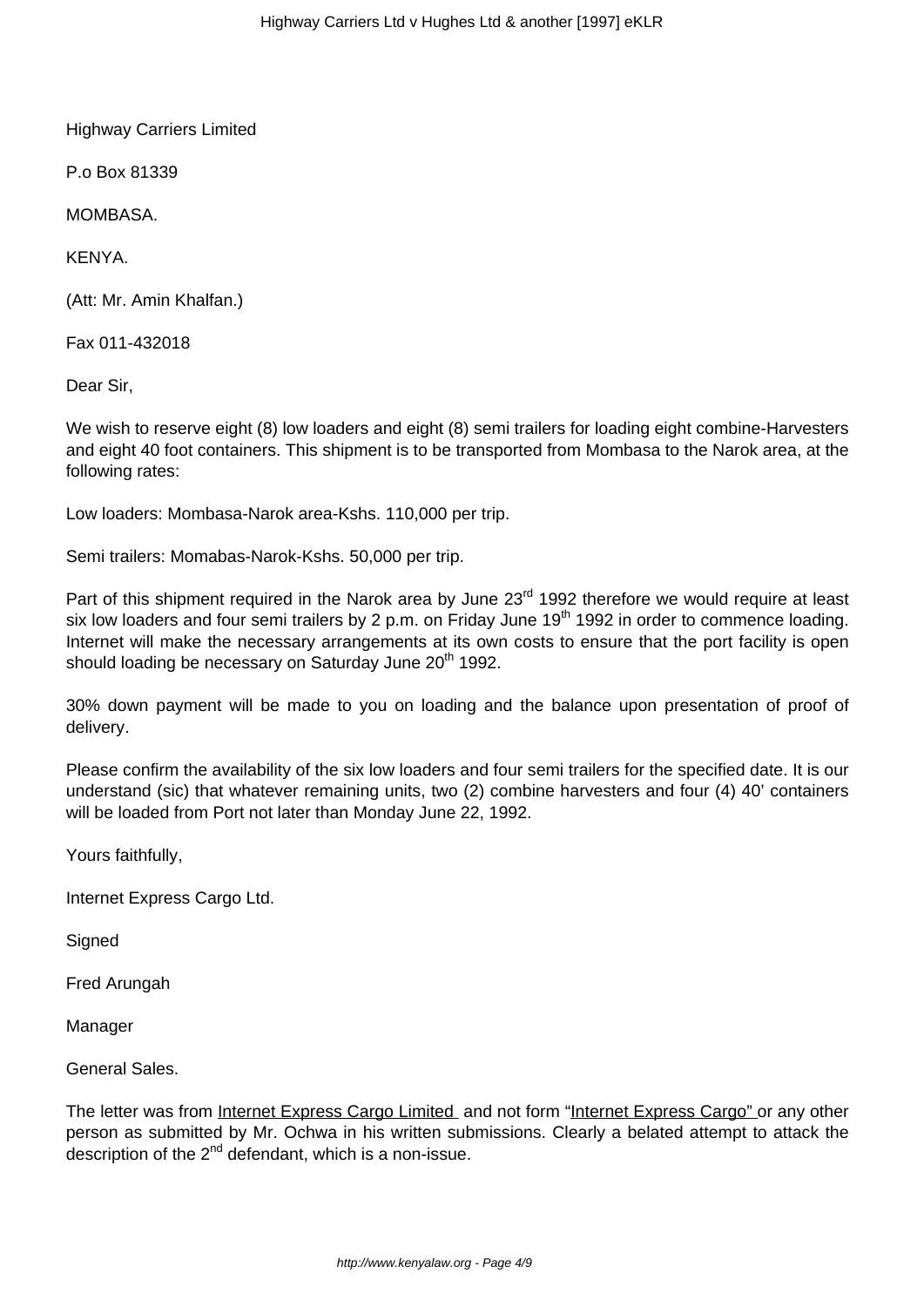- Exh.2. Date  $18<sup>th</sup>$  June 1992
- From Highway Carriers Limited
- Mr. A. Khalfan
- To: Internet Express Cargo
- Attn: Mr. Fred Arungah

#### RE: 8 LOW LOADERS & 8 SEMI-TRAILERS

We refer to our various telecomm resting with your Fax dated 18<sup>th</sup> June 1992. We will endeavour to meet your requirements as per your above quoted fax.

We would wish you to confirm to us the following:-

- (a) 50% payment on loading balance on presentation of signed delivery notes
- (b) Goods in Transit insurance will be obtained by you at your cost
- (c) The name of the vessel
- Regards,

#### **A. Khalfan.**

**The witness was emphatic that at the time of exchanging telephone calls or the two letters there was no disclosure that Internet was acting for anyone else other than themselves. The letters themselves were not copied to anyone else. It was a direct communication between Highway and Internet. It is Internet which made the initial deposit of Shs. 385,000- Exh. 3- directly to Highway pursuant to their agreement.**

**It is common ground and it was proved, that Highway delivered the goods as stated in the contract between 22nd June 1992 and 2nd July 1992. They forwarded to Internet 16 delivery notes as proof of delivery of the items and they attached thereto 16 invoices for the total sum of Shs. 1, 280,000. All this time upto 2.7.92, Highway had no knowledge of Hughes and Internet did not introduce them into the contract. Payment of the balance of the transport charges was not forthcoming from Internet. Oral requests and faxes for payment were ignored until Highway made enquiries from Internet on the owners of the goods and were informed that they belonged to Hughes. Highway then wrote to Hughes directly on 14.9.92 (Exh.6) demanding payment. Hughes did not respond to that demand since they were not aware of any liability owed to Highway. It was instead Internet who responded on 15.9.92 in Exh. 7 and said in part:**

**Please note that we are now taking every measure possible to ensure that we recover what is owed to us by Hughes (K) Ltd. and feel that an independent attempt by yourselves to recover what is owed to you separately will greatly undermine our clients chances of recovering the almost shs. 1, 600,000 owed to us jointly.**

**It was not until another demand notice was served on Hughes by Highway's advocates on**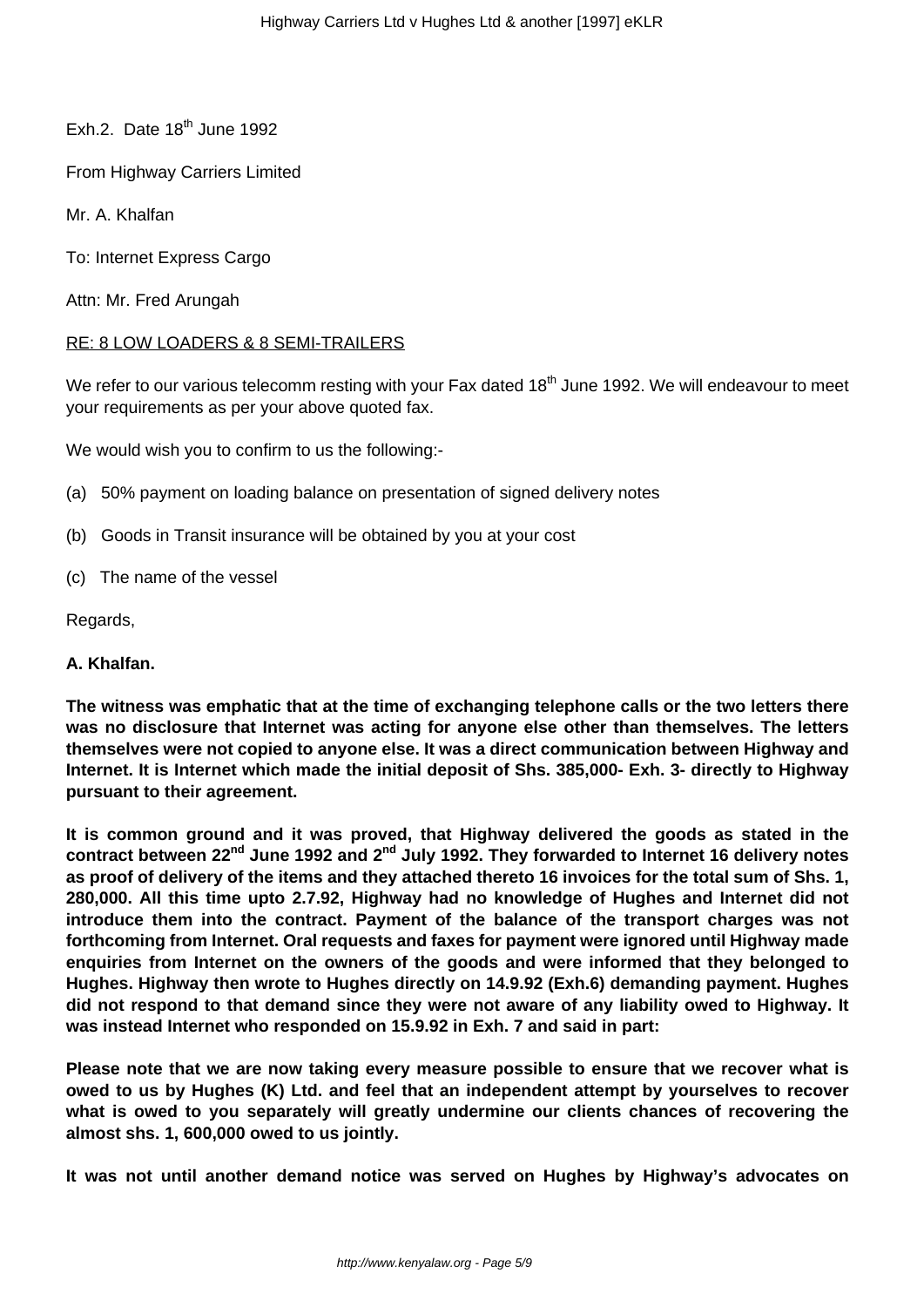**24.3.93 (Exh.9) demanding shs. 895,000 and threatening court action, that Hughes responded on 8.3.93 (Exh.01) in Part:**

**Please also note that we are not aware of any direct or indirect outstanding or pending contracts between our company, Highway Carriers Ltd. and/or Internet Express Cargo Ltd. as alleged in your letter.**

**Therefore should you proceed with your threat to sue us on the basis of a non-existent contract, the suit will be strongly defended at your client's costs.**

**Despite this Highway filed this suit against Hughes on 15.6.93.**

**On cross examination by counsel for Hughes, Highway's witness stated:**

**From the time I received the 1st request upto 2.7.92 I had not been requested by Hughes Ltd. to transport anything. Throughout all the period that I did not know anything about Hughes Ltd. I** sued them after failing to receive money from the 2<sup>nd</sup> defendant. I never wrote to Hughes until **September 1992. I cannot say we gave an undertaking to Hughes since we did not know them.**

**On this admission and from the evidence in documents cited above, it becomes difficult to see how Highway can found a cause of action against Hughes. I would therefore answer the first issue in the negative.**

**The second issue has partly been answered in the first issue. The communication between Highway and Internet was not copied to Hughes. It is admitted in oral evidence on oath by Highway's witness that there was no request made by Hughes for any services to be performed for them by Highway. The witness may be cited further verbatim:**

**I have not entered into any contract with Hughes upto September 1992. I have never received any verbal requests from anyone in Hughes Ltd. to transport combine harvesters. Hughes never told me either orally or in writing that they will pay us.** 

**During the transportation period Internet never told me they were an Agent of Hughes Ltd. and Hughes Ltd. never told me they had any Agent called Internet. After delivery Hughes Ltd, never told me in writing or orally that Internet was their agent….**

**We sued Hughes because Internet told us they had not received any payment from Hughes, not because Hughes told us to do anything for us.**

**Internet's witness Osborne Arunga on this aspect of the matter admitted that the request for services were made by his company and they did not indicate anywhere that they were anyone's agents. The letter did not even tell Highway that they will be paid by Hughes upon delivery. After delivery they did not tell Highway they will be paid by Hughes. They paid shs. 385,000 as deposit to Highway without mentioning that they had received 50% of all transport charges from Hughes.**

**On all accounts, the answer to the 2nd issue must be No. The 1st defendant did not request the plaintiff to render services as alleged in the plaint.**

**Arising from my findings on issues 1 and 2, the answer to issues No. 3, 5, and 8 must be in the negative for reasons earlier stated in those issues. I accept the evidence of the witness for**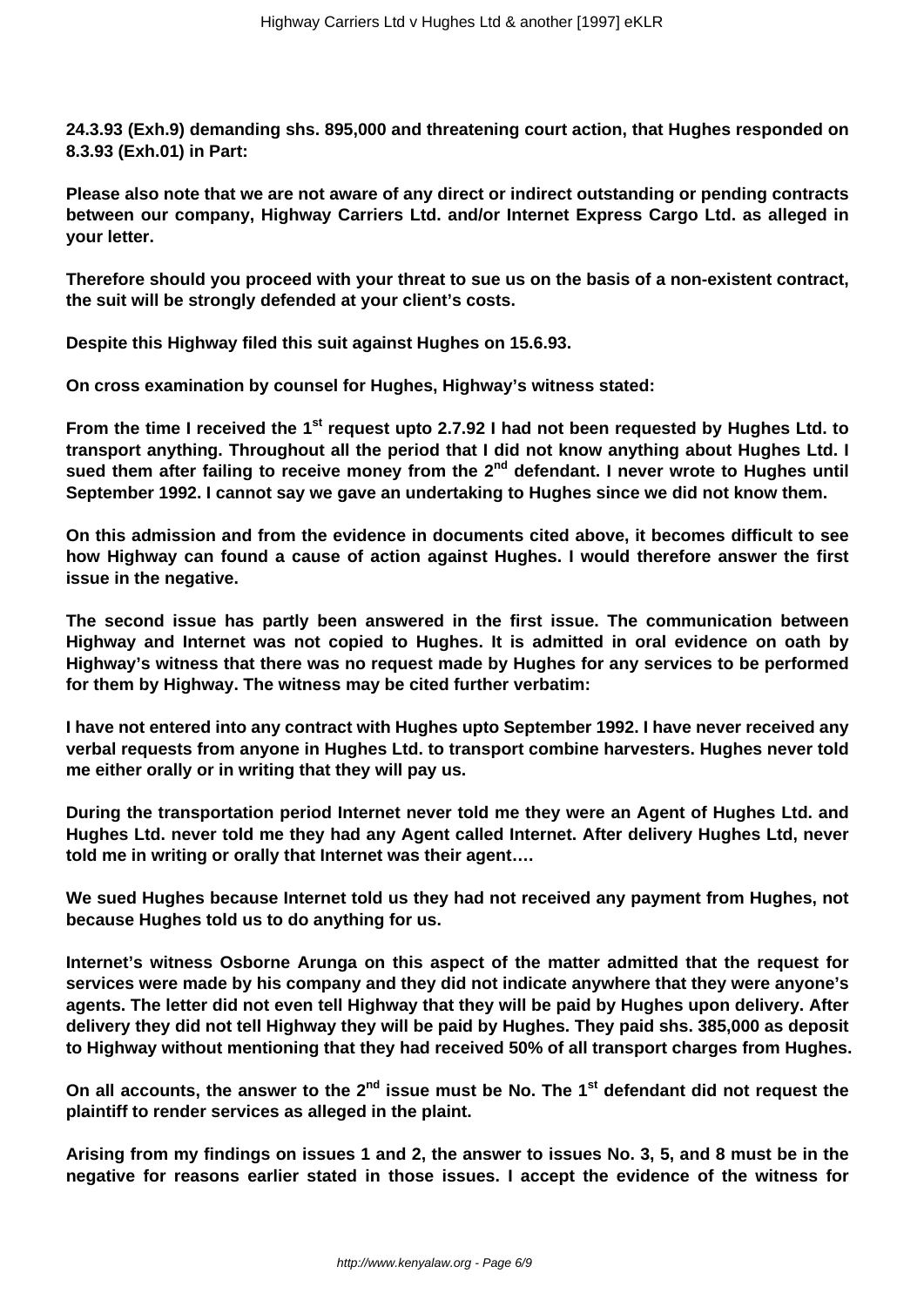**Hughes Antony Mzee, that they imported some combine harvesters in 1995 and upon being advised about their shipping they approached Internet and contracted with them for clearance, transportation and delivery to Narok. Clearance involved payment of duties and taxes due to the government and then transportation of the goods to customers in Narok. The agreement was entered into in Nairobi where the offices of Hughes were.**

**After delivery Internet submitted invoices to Hughes and a sum of shs. 1,786,487 was paid out to Internet. Some disagreement on the invoices arose but that is the subject matter of another suit. As far as they are concerned Hughes discharged their liability upon agreement with Internet. No authority was sought by Internet from Hughes to sub contract the tasks given to them. It was their duty to clear, transport and deliver as instructed and this was a complete contract in itself. The invoices submitted by internet for transport charges alone amounted to shs. 2, 160,000 to Highway under their contract. It makes no commercial sense for Hughes to pay the higher amount if it was their intention to have different persons carry out the tasks, instead of going directly to the transporters and paying them the lower sum. I find on the evidence that there was a complete and separate contract between Internet and Hughes. Internet entered into these contracts consciously and independently. Hughes, as already stated had nothing to do with the contract between Internet and Highway and I accept their evidence that they came to know about the interests of Highway when Highway wrote to them in September 1992. The 1st defendant is neither jointly nor severally indebted to the plaintiff and ought not to have been joined in this suit.**

**That brings us back to issue No. 4 which seeks a determination of whether the plaintiff rendered any services to the 1st defendant at the request of the 2nd defendant in 1992.**

**There is no dispute that the plaintiff, Highway rendered services at the request of the 2nd defendant, Internet, but as I have found above, the request did not specify that the services were to be rendered for Hughes or that Hughes would be liable for the charges. I have accepted the evidence of Hughes, in the absence of other evidence to the contrary, that there were no instructions given to Internet that the request for services be made on their behalf. A vain attempt was made and considerable time taken by the witness for Internet and their counsel to import the principles of agency. As there was admittedly an express disclosure to Highway of Hughes as the principal, the witness for Internet tried to imply such disclosure from Internet's nature of business "Clearing and Forwarding Agents" and by introducing import documents handed over to them by Hughes showing Hughes as the importer of the goods and also the consignee in some of the delivery documents. Asked however whether the mere description of Internet as clearing agents would automatically constitute them as agents of Hughes in this transaction, the witness answered no, and rightly so. He also conceded that the import documents alone cannot constitute automatic agency relationship. Asked again whether he informed Hughes thtat he was going to sub contract the tasks entrusted to Internet, the witness assumed a stone walling demeanour by stating on repetition of the same question three times, that "they knew." He then said "yes" he informed them but produced no further evidence to show the manner of conveying such information. This was of course denied by Hughes who also denied the allegation made by the same witness that they undertook to pay the transportation charges to Internet. Given a choice of accepting the two oral versions of the evidence, I would prefer the evidence of Antony Mzee to that of Osborne Arunga. I noted their demeanour in the witness box. Mr. Arunga struck me as an opportunistic businessman who would not shy from introducing a lie if it can be confused for the truth and work in his favour. Apart from hesitating to give direct answers to questions posed, he made attempts to withhold evidential material and at one point consulted his counsel to find out whether he should produce them. These were**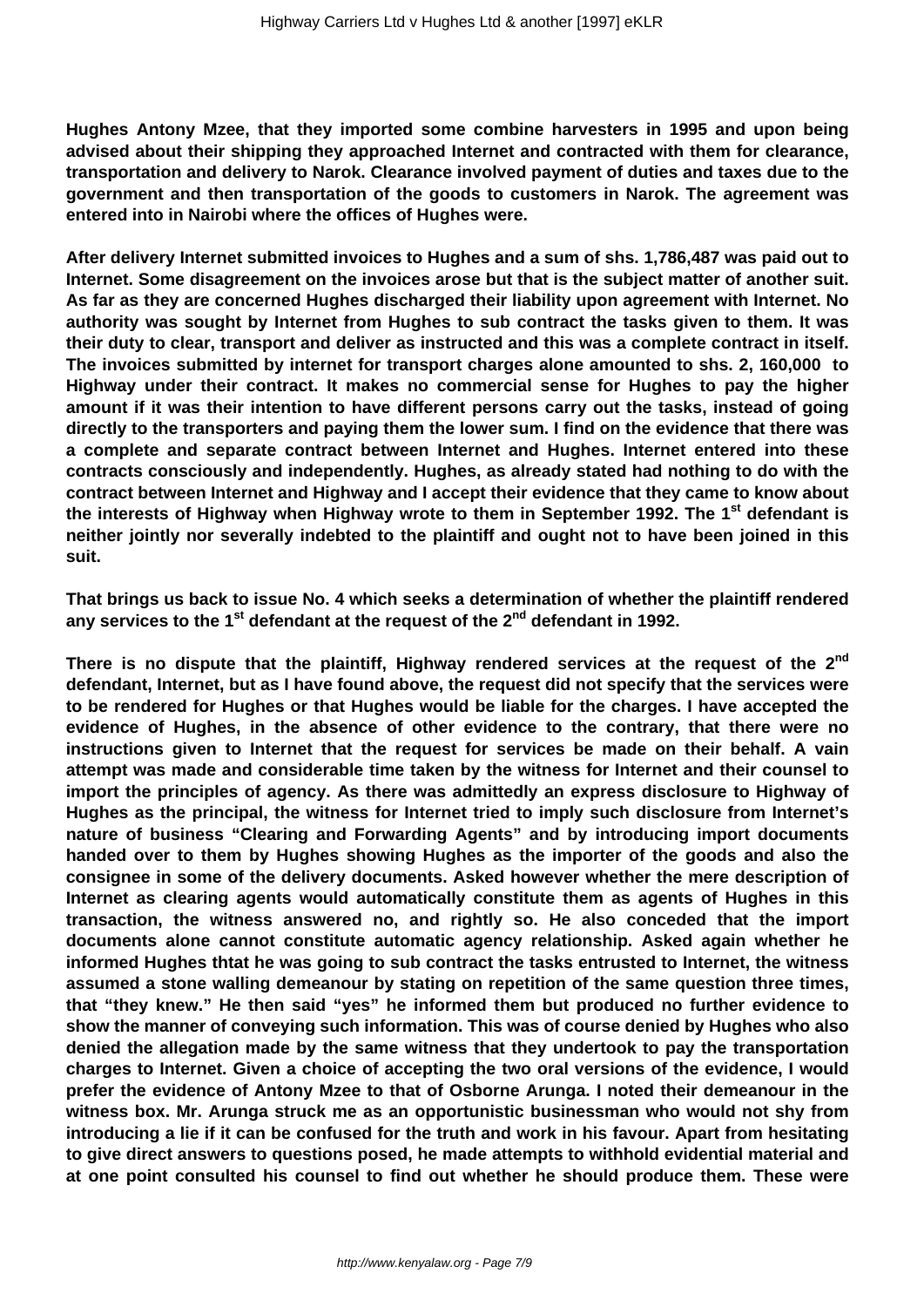**documents relating to payments made to Internet by Hughes. He denied having in his possession some invoices only to end up being shown copies of those invoices by counsel for Hughes and to admit readily that they contained correct information. It was clear to me that the witness withheld production of invoices because they do not show anywhere that he had indicated to Hughes about sub contracting to Internet. And why would Hughes know this any way when Internet was reaping huge profits from such subcontract" That is the amazing part about the witness' claim that Hughes knew about the subcontract at lower rates and still accepted to pay Internet at their own higher rates cited in invoices! In all probability the sub contracting or agency if any, was kept away from Hughes and from Highway by Internet. If there was any need of establishing a disclosed principal/agency relationship surely an express and acceptable disclosure ought to have been made by Internet. I am not called upon to answer such issue as none is framed, but if it was, I think the Authority cited by Mr. Ochwa Irvine & Co. –vs-Watson & Sons would be against him. Thus:** 

**The fact that the contract is made with an agent and credit is given to the agent does not preclude the creditor from having recourse to the principal provided that the agent disclosed the fact that he had a principal at the time when the contract was made.**

**The underlined proviso, in my finding is non-existent in this case. As between Highway and Internet, Internet contracted as a principal. In answer to the issue posed therefore, services were rendered at the request of the 2nd defendant but it was not disclosed that the services were being rendered for the 1st defendant.**

**Does the court have jurisdiction to determine the case as posed in issue No. 6"** 

**It obviously has as admitted by the same counsel who raised the issue. His quarrel was based on the submission that the two defendants reside and carry on business in Nairobi although the plaintiff resides and works for gain in Mombasa. In Mr. Ngatia's view the suit should have been filed in Nairobi which is the geographical location of the defendants. As it is the defendants were forced to travel at high cost to Mombasa to defend the suit. This has nothing to do with the jurisdiction of this court which as I say is unlimited and is not doubted. It has to do with the place of suing as provided for under section 15 of the Civil Procedure Act. It is a matter that should have been thrashed out at the stage of summons for directions but as shown above, instead of any objections being raised on the "place of suing" all the parties agreed that the case shall be heard in Mombasa for two days. I cannot go beyond such consent as no fraud or misrepresentation is alleged. At all events the cause of action in this suit arose in Mombasa and I cannot find any valid grounds for objection on the place of suing. The issue was misconceived.**

**The 7th issue as conceded by the 1st defendant's counsel is also misplaced. There is evidence tendered by the 1st defendant's witness and admitted by the 2nd defendant's witness that there is another case HCCC 4457/93 between the same parties and on the same subject matter which is still pending determination in Nairobi. In the circumstance I do not see how I can make a determination of that issue without affecting the outcome of that other case. I strike out the issue as misconceived.** 

**The matter of inconsistency of the plaintiff's claim was raised in the defence of the 1st defendant, Highway. As I have held that Hughes is wrongly sued in this matter, the issue becomes superfluous. It may however be observed in passing that there was an admission by Highway's witness that a demand made to Hughes in the letter dated 15.9.92 for shs. 1,015,000 was erroneous. He blamed his advocate for the mathematical error. It is however proved by Highway**